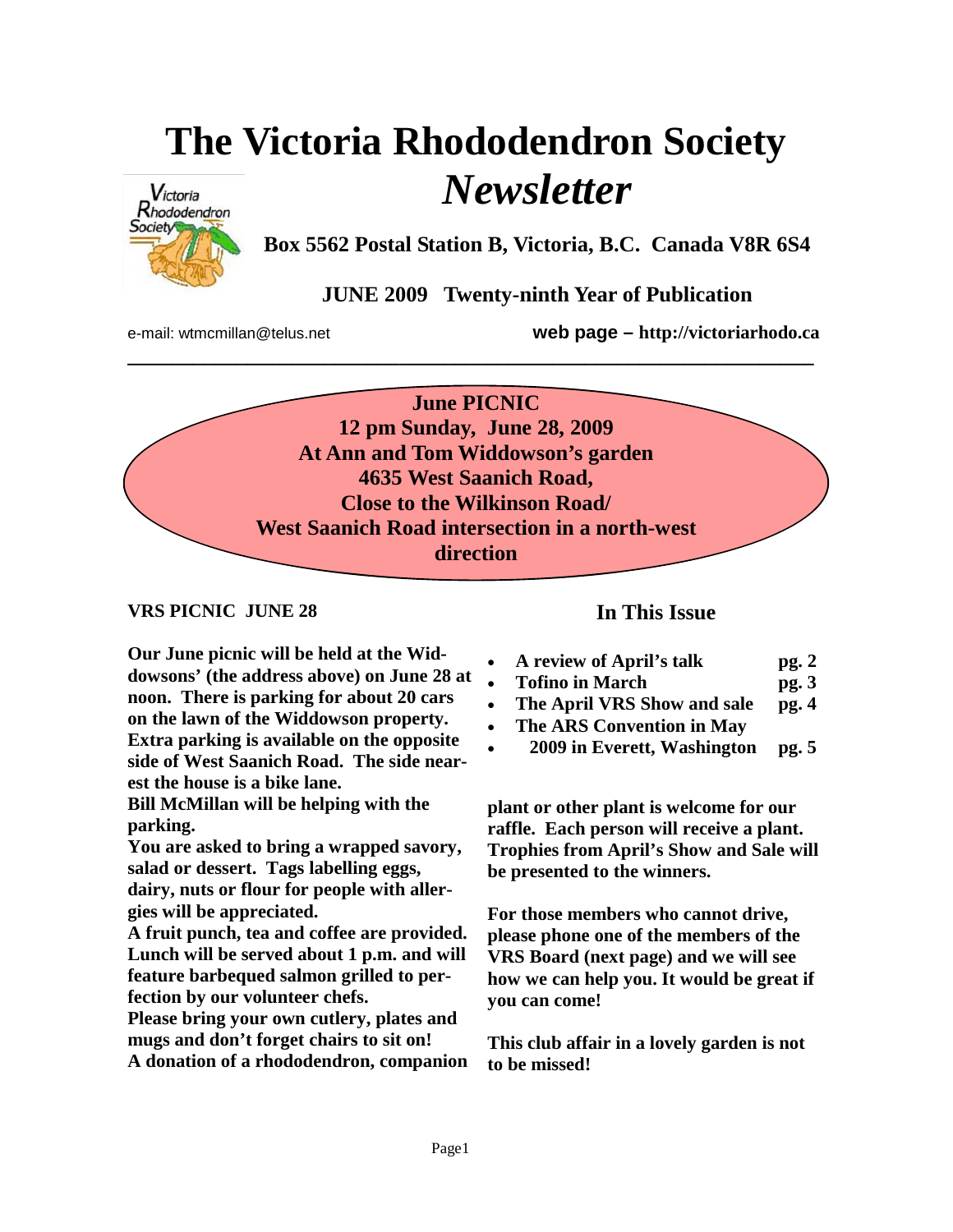## **A Review of ApriI's Talk**  By Bill McMillan

Ted Irving addressed the issue of why major cooling, which had a major impact on magnolia and rhododendron evolution, occurred from 50 to 33 million years (Ma) ago. This cooling led to Early to Late Oligocene glaciation.

Carbon dioxide levels in the atmosphere have a major impact on global temperatures. Both natural processes and human activities influence these levels today but we had not yet become a factor 50 million years ago. Thus global temperatures then reflected mainly changes in the sun's output, variations in the earth's orbit and CO2 from natural processes.

During the 15 Ma following the breakup of Gondwanaland, what is now India moved about 8000 km northward. During this voyage, much carbonate-rich equatorial material was subducted and melted at depth. Resultant volcanic activity released large volumes of CO2 into the atmosphere, which caused warming.

At about 65 Ma, when India was still south of the equator, these massive outpourings of lava created what are now called the Deccan Traps. At about 50 Ma, when this immense volume of volcanic rocks passed over the equator, they were deeply weathered by the abundant rainfall and warm temperatures. Equatorial rains dissolve CO2 to produce a weak carbonic acid solution. This acid rain reacted with the weathered volcanic rocks and produced carbonate minerals, removing large amounts of CO2 from the atmosphere, which resulted in cooling and heralded the onset of glaciation.

Subsequently, little equatorial material was subducted as India continued its journey toward its present position. When India collided with Asia, two continental masses met

#### **VICTORIA RHODODENDRON SOCIETY BOARD**

| 1st Vice President:          |              |
|------------------------------|--------------|
| <b>Jacqueline Bradbury</b>   | 250-389-1379 |
| jacqbradbury@shaw.ca         |              |
| 2nd Vice President:          |              |
| <b>Karen Morrison</b>        | 250-477-8281 |
| bkmorrison@shaw.ca           |              |
| Past President:              |              |
| <b>Bill McMillan</b>         | 250-478-3515 |
| wtmcmillan@telus.net         |              |
| Treasurer:                   |              |
| <b>Ann Widdowson</b>         | 250-479-9167 |
| awiddowson@shaw.ca           |              |
| Secretary:                   |              |
| <b>Theresa McMillan</b>      | 250-478-3515 |
| wtmcmillan@telus.net         |              |
| Members-at-Large:            |              |
| <b>Peter Barriscale</b>      | 250-385-3950 |
| pbarris@shaw.ca              |              |
| <b>Lois Blackmore</b>        | 250-478-6615 |
| loisb@shaw.ca                |              |
| <b>Carolyn Marquardt</b>     | 250-477.8387 |
| tonymarquardt@shaw.ca        |              |
| <b>Calvin Parsons</b>        | 250-385-1970 |
| waterlily@shaw.ca            |              |
| <b>Gareth Shearman</b>       | 250-385-4302 |
| shearman@victoria.tc.ca      |              |
|                              |              |
| <b>Newsletter Committee:</b> |              |
| Theresa McMillan             | 250-478-3515 |
| Joyce Whittle                | 250-656-7313 |
| Peggy Pitfield               | 250-592-4261 |
| <b>Bill McMillan</b>         | 250-478-3515 |
| Website:                     |              |
| <b>Arthur Ralfs</b>          | 250-337-5818 |
| <b>Bill McMillan</b>         | 250-478-3515 |
| <b>Calvin Parsons</b>        | 250-385-1970 |

causing crumpling, uplift and formation of the Himalayas. Related climate changes, like the onset of monsoon seasons, and sculpting of the high mountains and deep valleys by erosion coupled with the influence of glacial and non-glacial epoques helped drive rhododen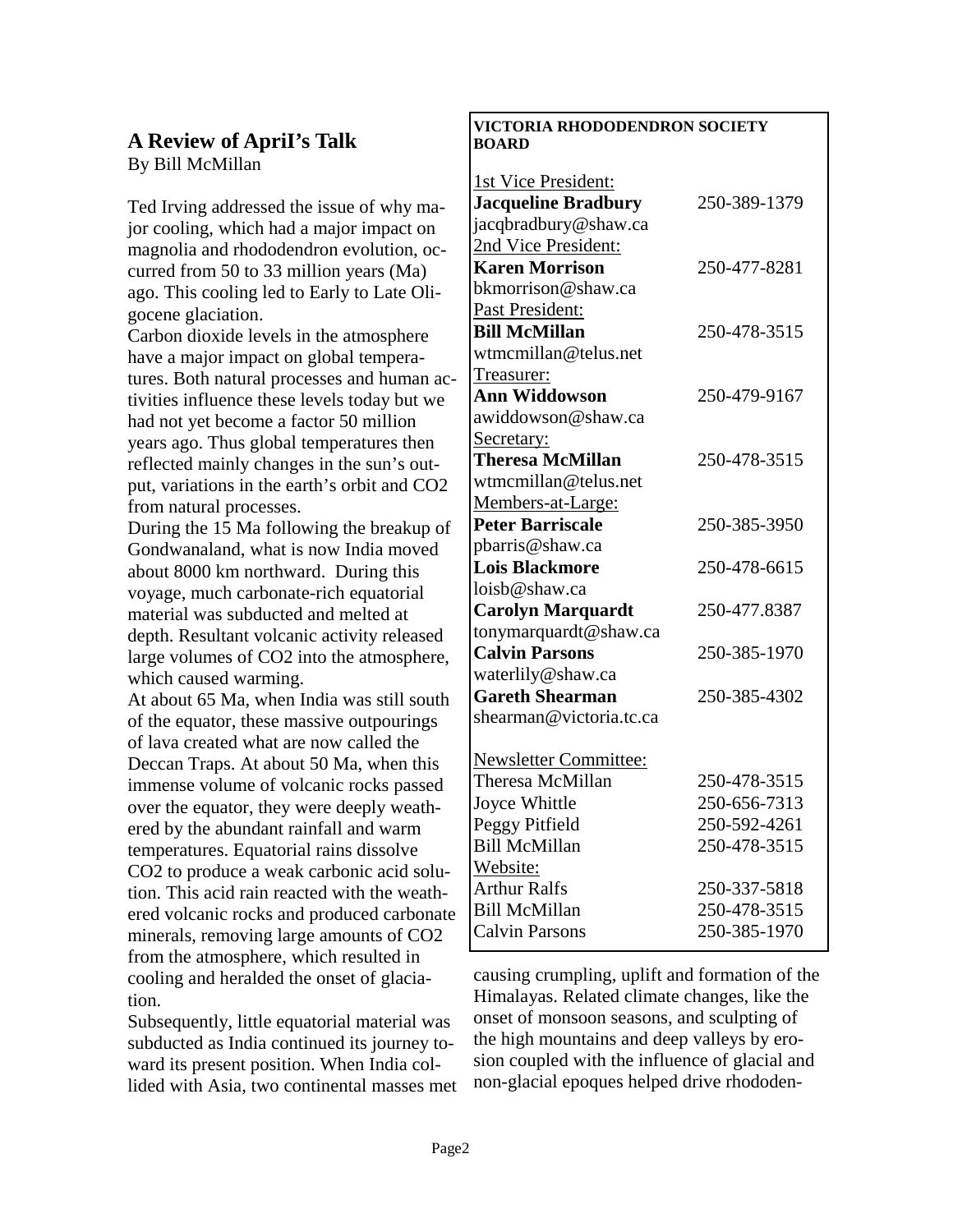dron evolution and speciation.

 Plant evolution does not follow the traditional McMillan grove is safe but I was listening to Tree of Life but is more akin to the spread of a bramble. Ted pointed out that plants, like continents, migrate. Botanical disjunct populations can result when, for example, glaciation or disease has erased the population in the plant's original range but not elsewhere. Ancient magnolias originated in North America, where fossils are found as old as 95-85 Ma. They had migrated to Greenland by 88 Ma and later to Eastern Siberia by 30 Ma, and Asia where fossils are in rocks 30 to 50 Ma. There is no evidence they reached the Far East before 10 Ma. Now these populations have drifted genetically and are disjunct. Plate tectonics can also isolate populations. For example, the opening of the northernmost Atlantic Ocean about 60 Ma ago separated plant populations that were once related.

#### **NO REVIEW OF MAY'S TALK**

Unfortunately, due to illness, both our editor, Theresa McMillan and former president, Bill McMillan were not able to attend the May 4th meeting. Thus we are unable to report on Joe Harvey's talk on "Reminiscences of an Out of Control Hybridizer". We wish we had been there.

### **Tofino in March** By M.J. Harvey

Now that we are settled in town, Linda and I decided to take advantage of a two-night, midweek 'storm-watching' special at Long Beach Lodge on Cox's Bay in Tofino. On the 314 km drive, we stopped at McMillan (Cathedral) Grove outside Alberni for a cup of tea and a stroll round the old growth forest. You get blasé about some things but the sense of wonder on my first visit in 1965 still takes over. Those 800-year-old trees are awesome, and to think most of the island was covered in trees

like that less than a century ago. The a forest industry spokesperson saying with the dimensional lumber industry more or less ended due to the recession in the USA, it made sense to concentrate on the highvalue old-growth to keep fallers and truckers employed. The wise Japanese are buying our logs at bargain prices and sinking them in lakes to preserve them until needed. We also stopped to picnic near the petroglyphs at Sproat Lake to see the Martin-Mars water bombers—only one was visible. The huge aircraft are the 'old growth' planes of the aviation world.

Then onwards through the mountains with clear pavement but with gleaming white snow on top of old in the ditches from the previous day's storm, up Hydro Hill, past Kennedy Lake to the Turnoff and the Pacific Rim National Park Reserve.

No trip to Tofino is complete without a visit to see Ken and Dot Gibson. They are both doing well; Ken was recently given a clean bill of health and Dot had a cataract operation the previous week.

The unusually severe 2008-09 winter had passed lightly over the Gibsons' hill, although Fuchsia 'Double Dr. Otto', which usually retains green twigs and a few desultory flowers through the winter, was nipped to the ground. It will regrow from the base. Rhododendron 'Cilpinense' was fully out and in the pink, unlike Victoria where frost had mushed it to brown. Tofino was having frosts at night while we were there but being on a hill was protection enough at the Gibson's.

'Nobleanum Coccineum', possibly the oldest Rhododendron cross, was showing red flowers at the top of the rather leggy plant. I remember 40 ft high trees at Kew Gardens. 'Harry Carter' was showing pink with a bit of frost browning and a R. ririei with its beautiful/disgusting (delete one) deep pur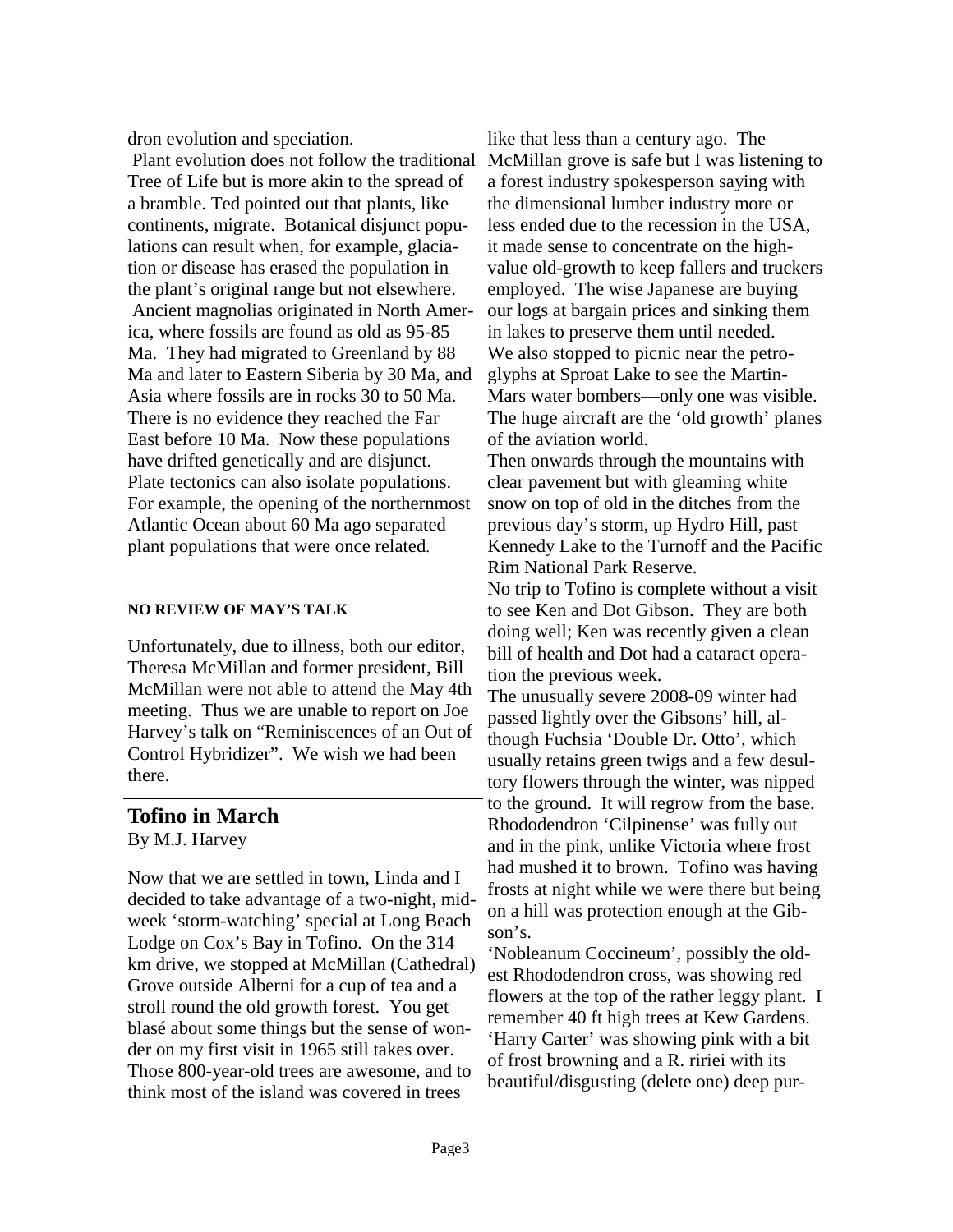plish-mauve flowers was in full bloom. Ken was regretting he didn't get more big-leafs when he started. The ones he had are doing really well, including spectacular R. giganteum. He has dug away the soil upslope of many plants to give better drainage. Also a ring of white powder around everything was explained as dolomite. In the high rainfall west coast there is rapid leaching and the soil can become too acid. Even rhododendrons need calcium and magnesium.

Back at the lodge the weather was sunny, no storm showed up (as usual) and the days were maybe 7C. We walked Chesterman and Cox's beaches looking for sand dollars. Then we sat in the great room drinking Phillips beer, watching the surfers and the sunset.

March 16, 2009

# **The Victoria Rhododendron Show and Sale 2009 Report**

By Lois Blackmore, Show Chair

We moved our show back to Cadboro Bay United Church this year as Glendale Gardens would not commit to a date in combining the show with them in time for us to plan our show and sale. The date chosen this year was April 25. The sale opened at 10:30 am and the show opened at 11:00 am, with closing time being 3:30 pm.

The weather cooperated with us as the day was cloudy with some sunshine. Because of the harsh winter and late spring there were not as many entries this year. The trusses were many of the same as the previous year, but somewhat fewer in number. There was quite a good showing of species plants, but only the very few hybrids were on show because of the cold spring weather.

Preparations for the show included advertising in local papers and gardening magazines, preparations of photocopying material with

Xeroxing and paper cutting, and calling for and organizing volunteers. As well, judges and clerks were asked for their expertise and knowledge of rhododendrons and were in place early on. Peter Barriscale produced a beautiful poster which members distributed to garden centers, libraries and other interested places. The judging took place early Saturday morning starting at 7:30 am. Thank you to Betty Kennedy, Norma Senn, Karen Morrison, Joe Harvey, Alan Murray and Judy Gordon for doing an outstanding job. Another thank you to the clerks who assisted the judges in making their job easier and for the judging to run so smoothly. The raffles this year included both individual prizes along with a silent auction. Some items from commercial enterprises were donated, but with the downturn in the economy, many donations were received from individual members of our group. Such support is gratifying. Karen Morrison is sending commercial donators a letter of thanks, but is taking this opportunity to thank the members for their extremely generous donations.

The call for volunteers was great with many taking on multiple roles: outstanding work in organizing the set up of the show from Ian Duncan and Dick Pitfield; auction duties ably handled by Karen Morrison; Ann Widdowson spearheading accounting; Ena Vandermale and Johanna Massa doing double duty in the kitchen and Jacq Bradbury dealing readily with the award ribbons and trophies; all contributed to a very well run show and sale. The tasks of setting up, placing entries, arranging signage, cashiering and plant sales, accounting and keeping track of seller tags, contributing goodies and arranging tea and coffee and then the massive job of cleanup were beautifully handled by the many volunteers who used their ingenuity and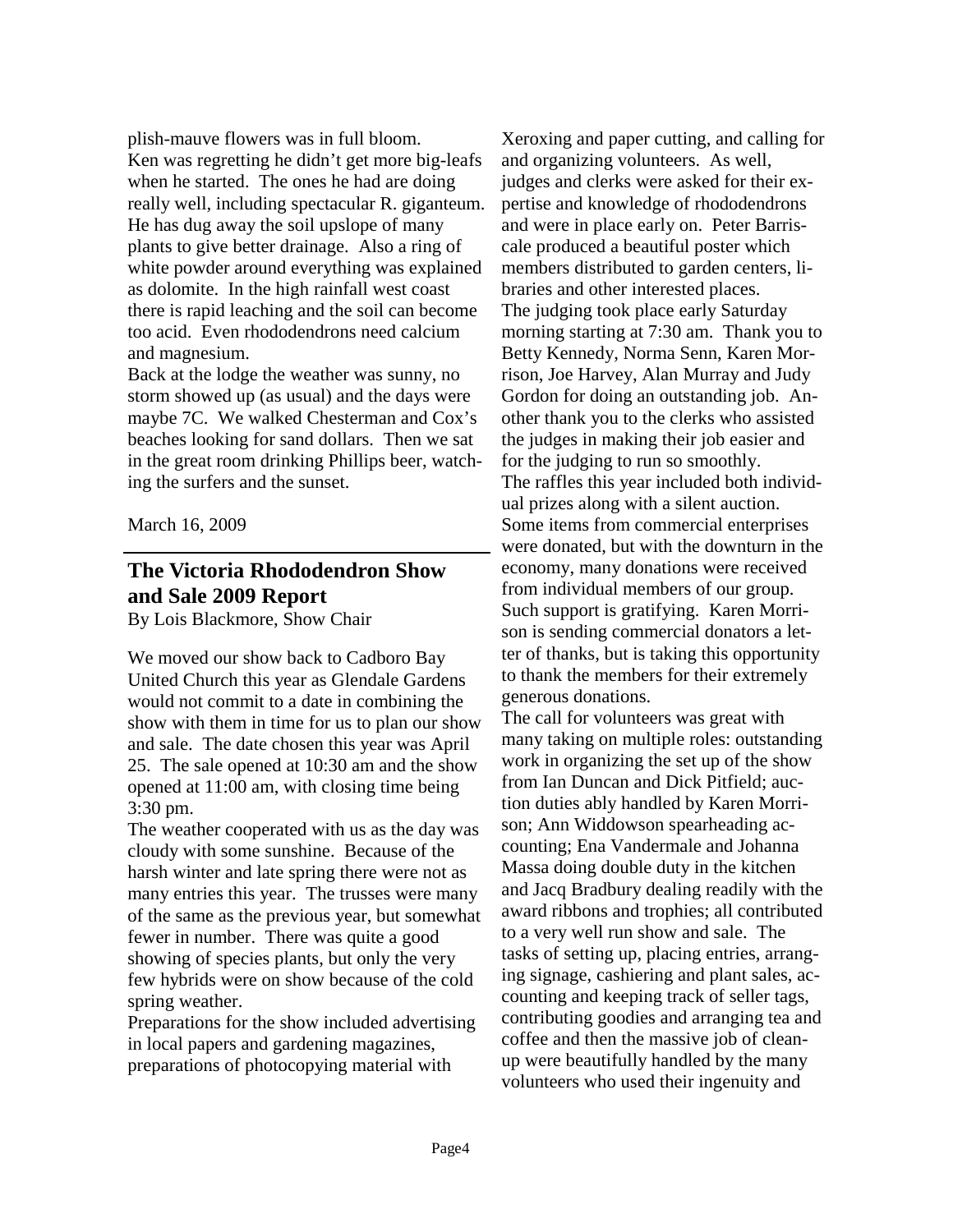common sense to make the day go extremely smoothly. A debt of gratitude goes to them. We were able to sign up 8 new members, thanks to Roy Blackmore and Gareth Shearman. Several others signed up to receive our newsletter via e-mail.

Thanks to the sellers, we had a very successful sale. As this is a source of major funding for our club, we were pleased to have Firwood Nurseries, Ralf's Nursery, Paul Wurtz and the Propagating Group. Total sales were \$5310.00, with a profit to the club of

#### \$1066.00.

Other revenues included Admissions of \$669.42, Raffle \$439.05, Silent Auction \$576.00, and Kitchen \$127.81. Excess of revenue over expenses was \$1336.67, not including the engraving of the trophies. I would like to close this Show Report by thanking again the many volunteers who gave of their time and effort to make the show a success.

## **A report on the ARS conference in Everett, Washington (from the May 2009 newsletter, The Yak)**  By Norma Senn

When I arrived at the Peace Arch border crossing on my way home from the ARS conference in Everett Washington, the border guard asked what I'd been doing in Everett. When I told her I'd been at a rhododendron conference, she wanted to know what on earth people would do at such an event. She was genuinely curious, and not trying to be difficult. So, I told her there were all these nice people from around the world who liked to get together to talk about rhodies, look at rhodies, take pictures of rhodies, hear talks about rhodies and visit wonderful gardens featuring rhodies. She was interested enough to want to know what there was about rhododendrons that made them so special, but how can you explain what it is we all enjoy so much in a 30 second conversation? So, I told her (briefly) about the variety of flower types, all the flower colours, and that the Pacific Northwest is a great place to garden and grow rhodies. She said her parents had a couple of nice big red ones in their garden, and yes, they were very pretty. Who knows, maybe I've sparked some interest. An ARS conference really is a great place to see, hear and talk about rhododendrons and

the Everett conference was very enjoyable and ran smoothly. I arrived at noon on Thursday, just in time to hop on the bus for my first tour. We visited two lovely gardens Thursday afternoon, one Jeanine and Rex Smith's garden, the other Rhody Ridge. Both are woodland gardens with native overhead vegetation providing shade and shelter. The gardens have some elevation changes which gives a pleasing sense of walking in the woods. We were fortunate in the weather during the tour days, and it was great to be outside enjoying the sunshine. The Smith garden has over 160 different species and 350 hybrids with about 900 individual plants of rhododendrons and azaleas.

(Loderi x calophytum). We saw it first at the

One of the hybrids I fell in love with on this

trip was R. 'Avalanche



Smiths', but in other gardens too. This is a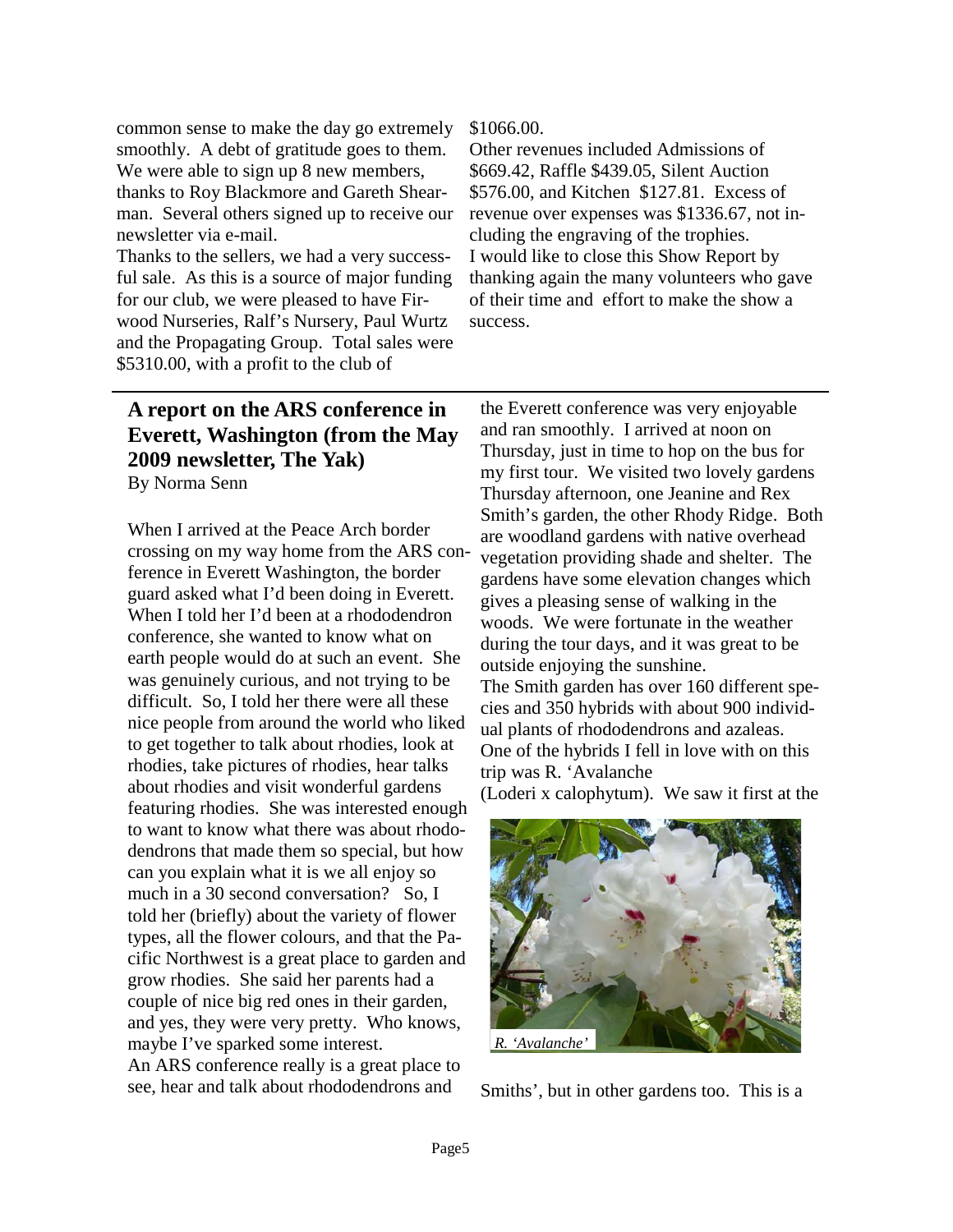Trophies awarded this year go to the following members, and their plants:

*The George Fraser Memorial Trophy* **Best Vancouver Island Hybrid Dean Goard** R. *pachysanthum* + *smirnowii Herman and Hella Vaartnou Plate* **Best Fragrant Rhododendron Truss Evelyn Weesjes** R. *lindleyi* **Norm Todd** R. *megeratum* **Evelyn Weesjes** Camellia mathotiana *The Jim Calder Memorial Trophy* **Best Species Truss or Spray Evelyn Weesjes** R. *campanulatum* "Roland Cooper" *The Mary Henderson Memorial Trophy* **Best Hybrid Rhododendron Madeleine and Ken Webb** Razorbill *The de Rothschild Challenge Trophy* **Best Rhododendron in Show Carolyn and Tony Marquardt R. Countess of Haddington** *The Gibson Memorial Trophy* **High Aggregate Johanna and Moe Massa**  *Angus and Mary Boyd Trophy* **Best Entry by a Novice Evelyn Weesjes** R. *campanulatum* "Roland Cooper" *Alec McCarter Bowl* **Best Northwest Hybrid Bill McMillan** Transit Gold *The Webb Trophy* **Peoples' Choice Judy Gordon and vireya** *laetum* **Strybing's best form Don Whittle**

*Jean and Norman Todd Trophy* **Best Lepidote Species in a Container** *Mary's Memorial Cup* **Best Rhododendron Companion Plant** 

large hybrid with snow white flowers and a small cerise red spot in the throat – just gorgeous. The Smiths have some wonderful herbaceous under plantings of things like trilliums, hellebores, hardy ferns, and primulas. They have also planted numerous deciduous trees that add flower, bark interest and fall colour to the garden, things like *Stewartia*, *Oxydendron*, many small maples, *Parroti.* I learned a new term from the Smith's write up about their garden; they, like the rest of us, are suffering from "zone denial" and sadly, they lost several maddeniis and big leaf species this past winter.

Not far from the Smiths' garden is Rhody Ridge Arboretum Park. This is a mature 11 acre garden that will eventually become a county park. The owners have lived on the



property for decades, and planted and planned the garden right from the beginning to be left as a legacy to the area. The property has many large specimens of older rhododendron varieties, as well as some trees and shrubs, including the largest *Stachyurus praecox* I've ever seen. In fact, I hadn't real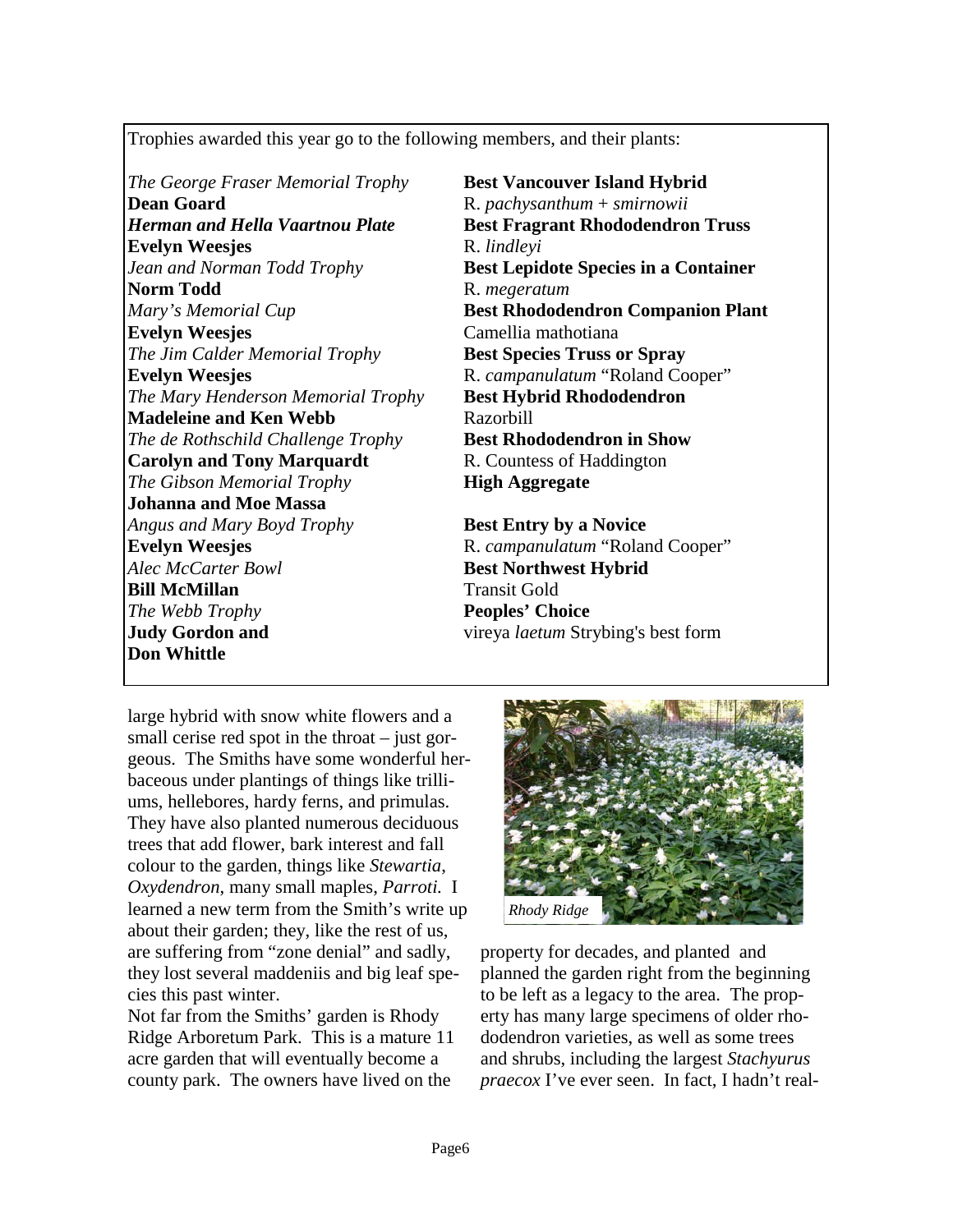ized that *Stachyurus* can get that big. Our timing was perfect to enjoy seeing sweeping patches of *Anemone nemerosa* at their peak. As well, the *R. schlippenbachiis* made a nice show, growing the way I like them, in amongst the trees so that their soft pink flowers add spots of brightness to the woods. The one problem with Rhody Ridge is that the plants are not labelled, and there was lots of discussion among the tour participants about getting plants identified as soon as possible, as that information is in the owner's head. It would add so much to the educational nature of the arboretum to have things positively identified. I understand that based on the visit to this garden, one of the local ARS chapters will try and do something about labelling soon.

The next day, I opted for the day-long trip to Whidbey Island. My bus visited Meerkerk Gardens first. It's been several years since I was there, so it was fun to see how things have grown. Meerkerk is becoming a local gathering place for lots of community activities. Based on Kristi O'Donnell's presentation the night before, it sounds like the staff and volunteers at the Gardens are making a concerted effort to offer programs and events that attract children in the hopes of creating interest in plants and gardens over the long term.

There are new propagation facilities and gatehouse, and of course, there's a sales yard. I wasn't planning on buying anything on this



trip, but what a silly idea! Meerkerk had lots of one gallon plants of things like 'Seaview Sunset' and 'Starbright Champagne', and I just had to have them. I've been mentally berating myself ever since for not having



bought a few more of Frank Fujioka's hybrids while I was there as his 'Vibrant Violet' and 'Saffron Silk' are gorgeous. One of the things I enjoy at Meerkerk is the